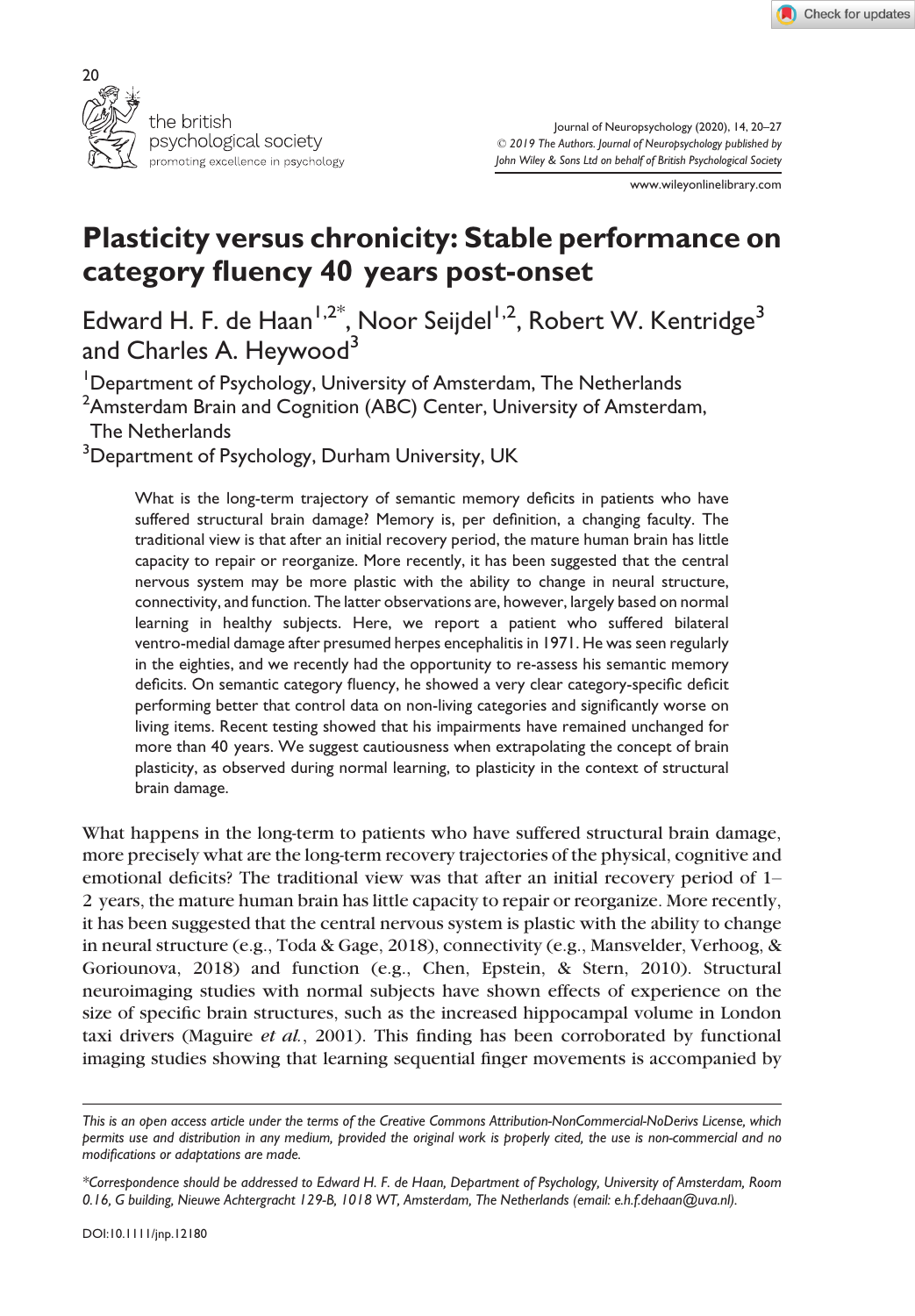changes in the motor cortex, cerebellum, and basal ganglia (e.g., Ungerleider, Doyon, & Karni, 2010). The clinical data appear to show a more mixed picture, suggesting that different aetiologies might provide for different patterns of recovery.

Patterns of recovery have been studied extensively after traumatic brain injury (e.g., deGuise et al., 2008; Thomson, 1984). Overall, the majority of studies show good physical recovery but demonstrate persistent neuropsychological sequelae in terms of cognitive and behavioural disorders. Studies looking at very long-term outcome over decades confirm this observation with significant limitations for complex and instrumental activity in daily living tasks (e.g., Himanen et al., 2006; Hoofien, Gilboa, Vakil, & Donovick, 2001). In a recent study looking at patterns of recovery of verbal fluency in patients with diffuse axonal injury, the first, short-term follow-up showed (mild) impairments in both letter and category fluency but after a year the difference between controls and patients was significant only on the letter fluency, suggesting an improvement of semantic memory.

Several longitudinal studies have shown that stroke patients improve in the first year after stroke (e.g., Douiri et al., 2017; Nys, van Zandvoort, de Kort, Jansen et al., 2005; Nys, van Zandvoort, de Kort, van der Worp et al., 2005). There are few studies looking at the long-term recovery curves in stroke, mainly for the practical reason that stroke is largely an age-related disease. However, reports on the recovery of function in young stroke patients are now starting to appear (e.g., Synhaeve et al., 2015). Overall, studies with stroke patients are hampered by a relatively low survival rate and high comorbidity after stroke. Crichton, Bray, McKevitt, Rudd, and Wolfe (2016) estimated the survival rate after 15 years post-stroke at 21%, and cognitive decline due to dementia and other diseases affecting the central nervous system is substantial.

Interestingly, as most patients with a brain tumour have a poor prognosis, a more positive view was published recently by Duffau (2014) on the plasticity after diffuse glioma resections. He suggests that neuropsychological assessments and functional neuroimaging before and after operation show that it is possible to carry out massive resections of 'critical' regions without permanent sequelae, thanks to reorganization of cerebral circuits. In addition, he suggests that repeated surgeries in cases of tumour relapse show functional remapping in the same patients over time. In his view, these observations demonstrate a huge plastic potential of the human central nervous system (CNS) in adults. Obviously, this position requires more rigorous testing of emotional and cognitive functioning.

A disease that may affect young people and that can cause chronic, stable damage to the brain is encephalitis (Kapur et al., 1994). In their seminal clinical review of encephalitis, Kennard and Swash (1981) identified 29 patients with the diagnosis of 'presumed acute viral encephalitis', with a 10% mortality and 28% morbidity rate, including hemiparesis, bulbar palsy and epilepsy. EEG was abnormal in all but three cases and radiology showed gross abnormalities in only five cases. Mental change was observed in 17% of the cohort, and only one patient had a hemianopia. Post-mortem examination of deceased patients showed oedema, cytotoxic neural changes, microglial proliferation and perivascular cellular infiltration. Hokkanen and Launes (1997) carried out a follow-up study of the cognitive sequelae of 45 acute encephalitis patients. They were screened for difficulty in everyday life using the Blessed dementia scale some 4 years post-onset. A substantial number of patients still suffered from psychiatric/affective problems and 12.8% had cognitive impairments, such as a memory deficit. In eight of the 11 testable cases, cognitive performance had improved over the years, in two cases a decline was found and one patient with severe deficits showed no change. Stanhope & Kopelman (2000) report on the patient DJ who suffered unilateral left temporal damage after herpes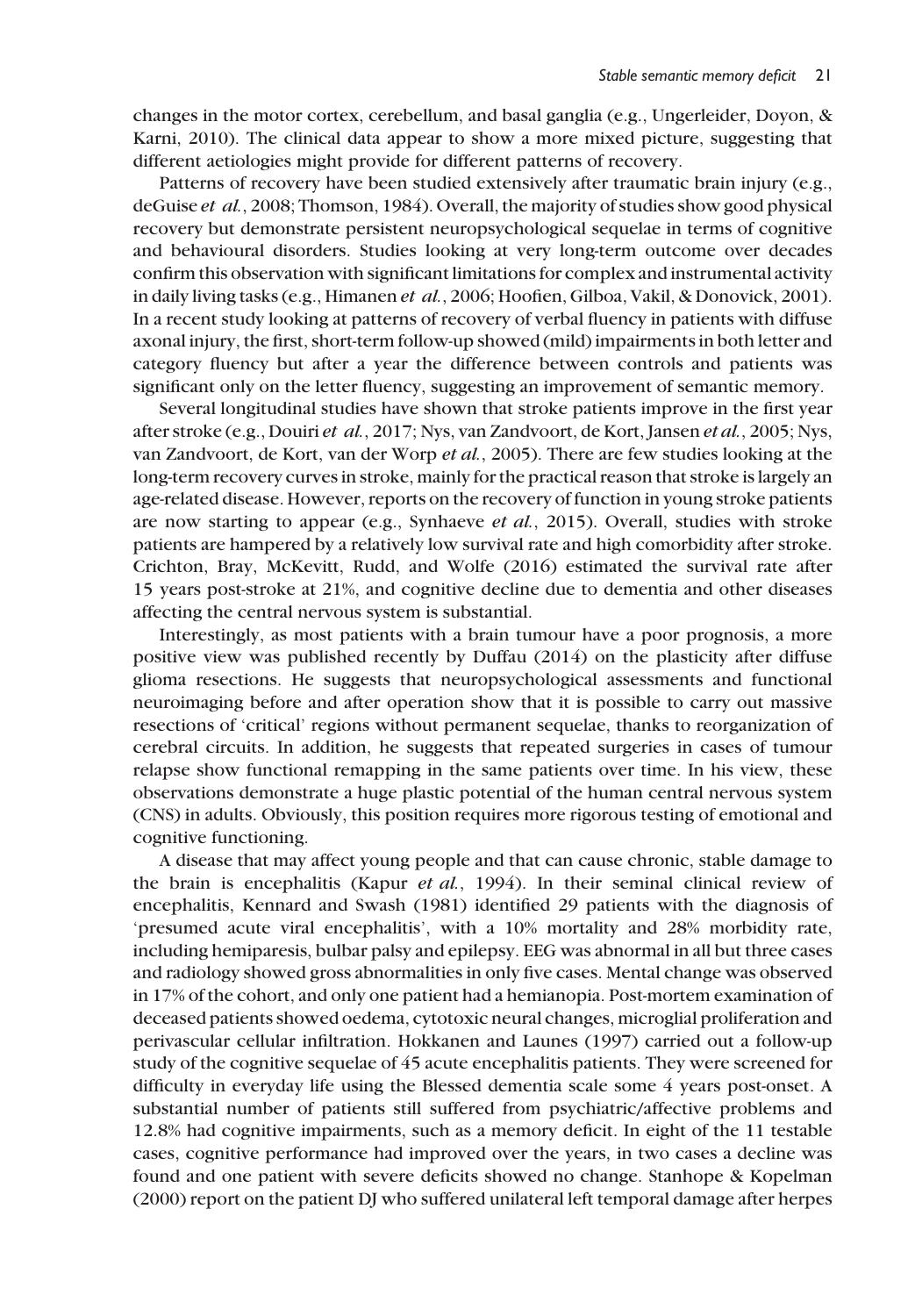encephalitis. On the first examination, they observed a deficit in reading and (picture) naming and a severe verbal episodic memory problem. He was a professional artist and it appeared that his painting skills were relatively unaffected. They followed DJ for 7 years and during this period they observed little change on anterograde tests for episodic memory. The anomia and dyslexia remained virtually unchanged. Apart from his reading and naming problems, there were no other signs of a semantic memory impairment.

One cognitive ability in which plasticity is thought to play a central role is memory. Learning new facts and storing new events is based on synaptic plasticity (Mansvelder *et al.*, 2018) and neurogenesis (Toda & Gage, 2018). Therefore, we aimed to investigate the long-term effects of brain lesions on memory. Semantic memory deficits are a common problem after encephalitis, particularly in the form a category-specific impairment with the non-living items being relatively spared. It has been suggested that the anatomical substrate of living categories impairment is likely to involve the inferior and the basal regions of the temporal lobes (Laiacona, Capitani & Barbarotto, 1997). McCarthy, Kopelman, and Warrington (2005) report the patient RFR who suffered from a severe memory deficit including a semantic memory impairment following an attack of herpes simplex encephalitis. During the 16 year period in which his illness was followed up there had been no change in the extent of his semantic knowledge indicating that the loss of semantic knowledge was 'stable and likely to have arisen at the time of his initial lesion'.

There are two further studies on the long-term effects on memory performance in the patient CW, an acknowledged musical expert, who suffered extensive bilateral damage to the hippocampi, amygdala, and parts of the temporal lobes after infection with the herpes simplex virus. He was profoundly amnesic, and as was the case with DJ (Stanhope & Kopelman, 2000), his procedural memory, most interestingly his ability to play the piano, was spared. His semantic memory was also impaired in the subacute phase (1985), and he was relatively worse on living than on non-living items. When he was retested in 1992 his semantic memory had improved somewhat (Wilson, Baddeley, & Kapur, 1995). Some thirteen years later, Wilson, Kopelman, and Kapur (2008) report that he is able to store new semantic information, such as for 'mobile phone' and 'eurotunnel'. His categoryspecific semantic deficit was not reassessed.

We had the opportunity to investigate the long-term outcome with respect to semantic memory in the encephalitic patient MS, some four decades post-onset. We assessed his current semantic memory deficit with the fluency test paradigm using exactly the same categories with either living or non-living exemplars that were used in the eighties.

## Materials and method

### Case description

MS is a former police cadet who contracted a febrile illness in 1971, at the age of 23. A full case description has been given by Newcombe and Ratcliffe (1975) and Ratcliffe and Newcombe (1982), so we will only summarize the essential details here. The presumptive diagnosis was herpes encephalitis. Unfortunately, no brain biopsy was taken, and although blood serum was subsequently immunonegative for herpes, the presumptive diagnosis was herpes encephalitis. There are no further details in his case notes regarding the type of encephalitis. There is no known history of epilepsy. MS has a left homonymous hemianopia, but his visual acuity is normal (6/6; N5 or near vision). He also suffers from achromatopsia. More recently, Cowey and co-workers have provided evidence for perceptual blindsight (Alexander & Cowey, 2010; Pavan, Alexander,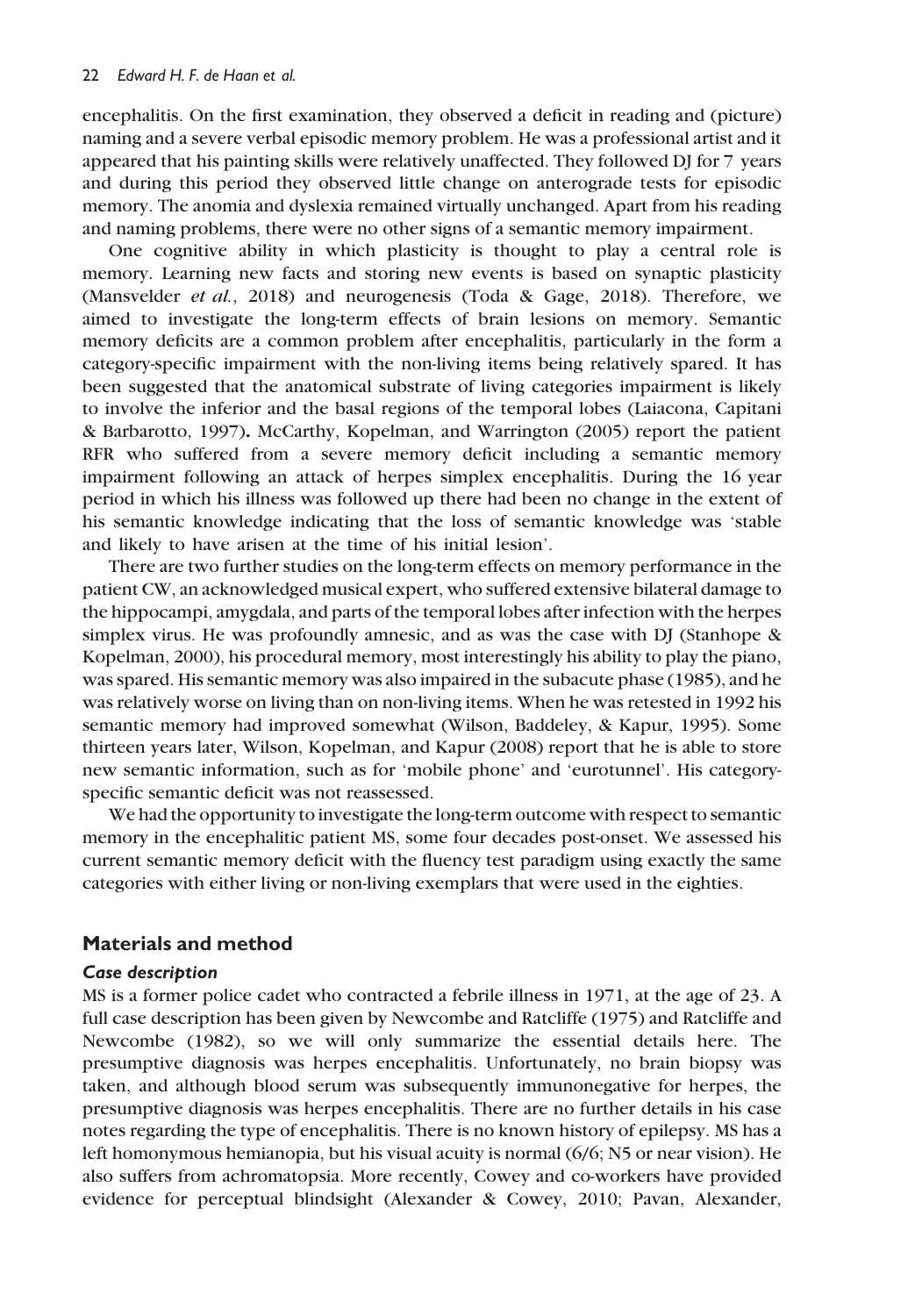Campana, & Cowey, 2011). He has a severe object agnosia (successfully identifying only 22% of line drawings of objects) and prosopagnosia (e.g., Newcombe, Young, & de Haan, 1989). During the early eighties, Freda Newcombe has attempted to work with him on improving his visual problems but to no avail. Interestingly, he remains able to read accurately. His comprehension of what he reads is, however, affected by an impairment of semantic memory which can also be seen in the fact that he could only successfully name 55% objects from verbal descriptions of their functions. This semantic memory impairment is more marked for living than for non-living things; MS could, for instance, define an anchor as 'a brake for ships', but was unable to say what a nightingale is (Ratcliffe & Newcombe, 1982). Apart from the semantic memory problem there are no aphasic symptoms; MS's speech is clearly enunciated and grammatically well-formed.

Here, we have reported the verbal descriptions of the neuropsychological assessment as carried out by Freda Newcombe in the nineteen eighties. Obviously, a more comprehensive reassessment of his mental abilities would have been useful but we were unable to retrieve the original test data. Therefore, it would have impossible to make a direct comparison of his test scores. We have found one more data-point, though, that makes a similar point regarding MS' achromatopsia. In their original paper, Mollon, Newcombe, Polden, and Ratcliff (1980) demonstrated a complete inability to perceive colours and they administered the full Farnsworth-Munsell 100-Hue test. His summed error score of 1,245 represented a performance no better that random responding. In 2017 his total summed error score on the Farnsworth-Munsell 100 Hue test was 1,268, again not better than random responding (Chadwick, Heywood, Smithson, and Kentridge (2017).

A long-term follow-up study of MS has been in progress for many years. Part of this follow-up has been aimed at his semantic memory deficit using the fluency test (Young, Newcombe, Hellawell, & de Haan, 1989). More specifically, his ability to generate examples of members of living and non-living semantic categories has been tested on a number of occasions. Table 1 shows the original table from the Young et al. (1989) study with the fluency data obtained for each of four living and four non-living semantic categories on four different occasions. These tests were carried out in 1980 and repeated in 1985, 1986, and 1988. Control data from Brown (1978) are presented for comparison. The data show a consistent impairment for 'living' categories. The same problem was evident when MS was asked (in 1988) to identify living and non-living objects (of matched word frequency) from brief descriptions. He successfully identified 38 of 48 non-living objects, but only nine of 48 living objects. Examples of descriptions MS failed to identify include 'it has eight legs and is usually black; it eats flies and spins webs to catch them in' (spider; MS could not think of any answer) and 'it is brownish coloured and has four legs; it lives in the desert and has big humps on its back' (camel; MS gave the incorrect answer 'giraffe'). Examples of descriptions he could identify include 'it is used in cooking for flattening out pastry; it is often made of wood' (rolling pin) and 'it is small, long and thin and made of metal; it has a point at one end and a hole in the other end; it is used for sewing' (needle).

#### Tests and procedure

We retested his semantic memory with the same fluency test that had been used in the past. Category fluency requires the retrieval of words within a specified semantic cluster. In this fluency test battery, MS was asked to produce as many exemplars as possible in one minute for eight different categories, four categories with living items (animals, fruit, birds, vegetables) and four with non-living items (occupations, clothes, sports, furniture). This task was repeated three times on consecutive days.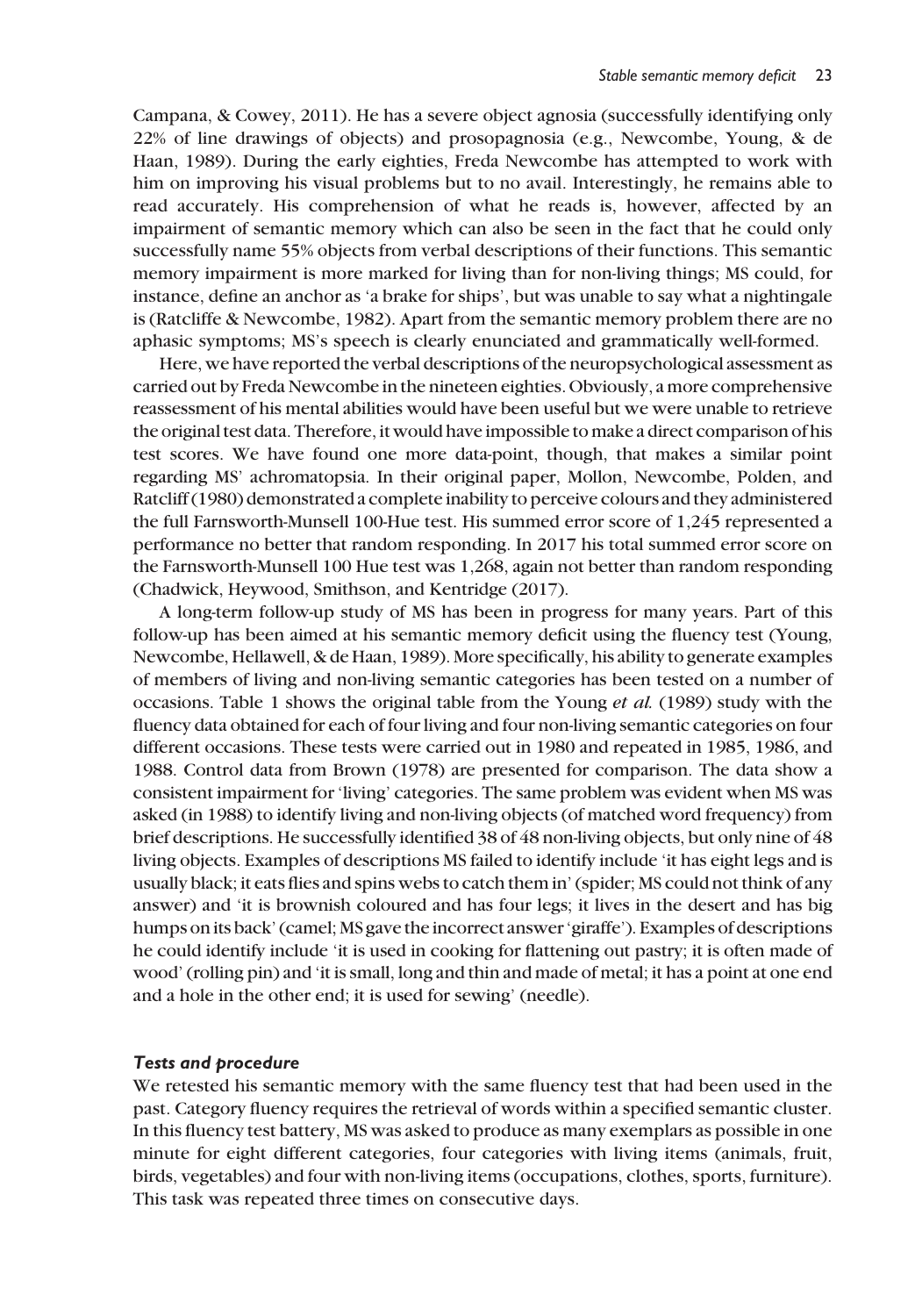#### 24 Edward H. F. de Haan et al.

|              | 1980 | 1985           | 1986 | 1988 | Mean | Control mean |
|--------------|------|----------------|------|------|------|--------------|
| Living       |      |                |      |      |      |              |
| Animals      | 7    | 8              | 9    | 9    | 8.3  | 16.6         |
| Fruit        | 7    | 7              | 6    | 7    | 6.8  | 10.9         |
| <b>Birds</b> | 5    | 4              | 4    | 5    | 4.5  | 13.7         |
| Vegetables   | 6    | 6              | 9    | 9    | 7.5  | 10.8         |
| Mean         | 6.3  | 6.3            | 7.0  | 7.7  | 6.8  | 13.0         |
| Non-living   |      |                |      |      |      |              |
| Occupations  | 18   | 17             | 24   | 16   | 18.8 | 12.6         |
| Clothes      | 15   | 17             | 18   | 14   | 16.0 | 14.5         |
| Sports       | 14   | 14             | 18   | 17   | 15.8 | 13.6         |
| Furniture    | Н    | $\overline{0}$ | 8    | 8    | 9.3  | 0.1          |
| Mean         | 14.5 | 14.5           | 17.0 | 13.8 | 15.0 | 12.7         |

Table 1. MS's performance on the fluency tests in 1980 until 1988

## Results

MS's performance on the three administrations of the fluency battery is presented in Table 2. The first observation is that his performance over the three consecutive administrations is very consistent. If we subsequently compare his average performance now with that of some 35 years ago per category, an extremely similar performance becomes apparent. Finally, we if compare the crucial difference between his average scores on the living (now: 6.8; then 6.8) versus the non-living (now 14.3; then 15.0) categories, we can only conclude that his category-specific semantic memory deficit has remained unchanged.

## **Discussion**

In this case study, we were interested in the long-term trajectory of memory deficits after structural brain damage, more specifically the very long-term outcome of semantic

|              |      | 2017           |                | 1980-1988 |         |          |
|--------------|------|----------------|----------------|-----------|---------|----------|
|              |      | $\mathsf{II}$  | III            | Mean      | MS mean | Controls |
| Living       |      |                |                |           |         |          |
| Animals      | 10   | 9              | 10             | 9.7       | 8.3     | 16.6     |
| Fruit        | 7    | 5              | 6              | 6.0       | 6.8     | 10.9     |
| <b>Birds</b> | 3    | $\overline{2}$ | $\overline{2}$ | 2.3       | 4.5     | 13.7     |
| Vegetables   | 9    | 7              | 6              | 7.3       | 7.5     | 10.8     |
| Mean         | 7.3  | 5.8            | 6              | 6.3       | 6.8     | 13.0     |
| Non-living   |      |                |                |           |         |          |
| Occupations  | 17   | 17             | 15             | 16.3      | 18.8    | 12.6     |
| Clothes      | 13   | 18             | 17             | 16.0      | 16.0    | 14.5     |
| Sports       | 18   | 18             | 17             | 17.7      | 15.8    | 13.6     |
| Furniture    | 5    | 10             | 7              | 7.3       | 9.3     | 12.7     |
| Mean         | 13.3 | 15.8           | 4              | 14.3      | 15.0    | 12.7     |

Table 2. MS's performance on the fluency tests in 2017 compared to his previous performance and controls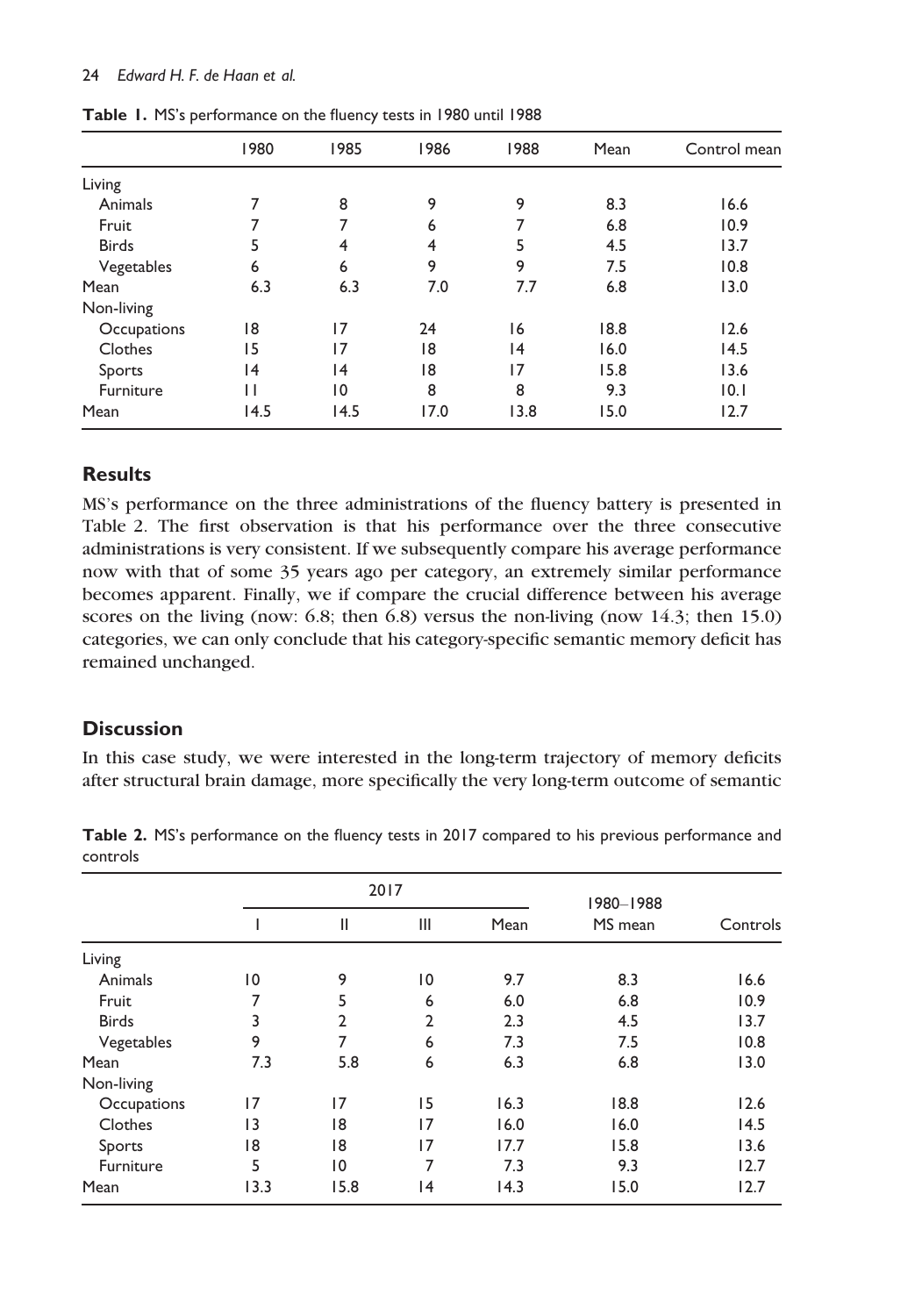memory impairment after encephalitis. There are two opposing views, one holds that after an initial recovery period, the mature human brain has little capacity to repair or reorganize while the other suggests that the brain is plastic and continues to recover. Structural neuroimaging studies have shown effects of experience on the size of specific brain structures (Maguire *et al.*, 2001), and functional imaging studies have shown that learning sequential finger movements is accompanied by changes in brain activations (Ungerleider et al., 2010). The latter observations are, however, largely based on normal learning in normal subjects. In contrast, the clinical data appear to show a more mixed picture, suggesting that different aetiologies might provide for different patterns of recovery (e.g., Douiri et al., 2017; Duffau, 2014; Himanen et al., 2006). Long-term outcome studies are rare, probably because most common neurological conditions are confounded or are practically difficult. First, the situation is complicated by the fact that many neurological conditions are age-related providing for little opportunity to evaluate the long-term outcome over decades. In addition, many of these conditions involve age-related comorbidity, such dementia. Other common neurological conditions, such brain tumours and stroke, suffer from recidivism which is not always detected in clinical practice. Traumatic brain injury occurs often in young adults but the nature of the damage is different. Therefore, we suggest that less common conditions, such encephalitis, are well suited to investigate the very long-term effects of structural brain damage. Research on young stroke patients offer another possibility for future studies.

Here, we report a patient MS who suffered bilateral ventro-medial damage after presumed herpes encephalitis in 1971. He was seen regularly in the eighties, and we recently had the opportunity to re-assess his semantic memory deficits. Note that our first series of testing took place some 10 years post-onset and that he was well and truly in a chronic phase by then. This is corroborated by the study of Laiacona, Capitani & Barbarotto (1997) in which the recovery was monitored of two encephalitis patients. At a second examination, carried out 1–2 years later, their patient LF showed a good overall recovery, while the improvement of the second patient EA was restricted to the non-living categories, leaving the latter with a clear category-specific impairment.

Our recent testing showed that the category-specific semantic memory deficit, with relatively very poor knowledge of living (e.g., animals) compared to non-living (e.g., tools) things, has remained unchanged for more than 40 years. It could be argued that his unchanged performance actually reflects the sum total of two opposite effects, that is, improvement due to plasticity of the brain and deterioration due to ageing. However, his enduring, very good performance on the non-living categories of the fluency test argues against this idea. Therefore, the fact that there is no evidence for change in a patient who suffered structural brain damage 45 years ago but has remained healthy ever since, suggests to us that we need to be cautious when extrapolating the concept of brain plasticity, as observed during normal learning, to plasticity in the context of structural brain damage.

#### Acknowledgements

The authors thank MS for his diligent cooperation in our studies over such a long period. This study was funded by the European Union with the ERC advanced grant FAB4V to Edward de Haan (#339374).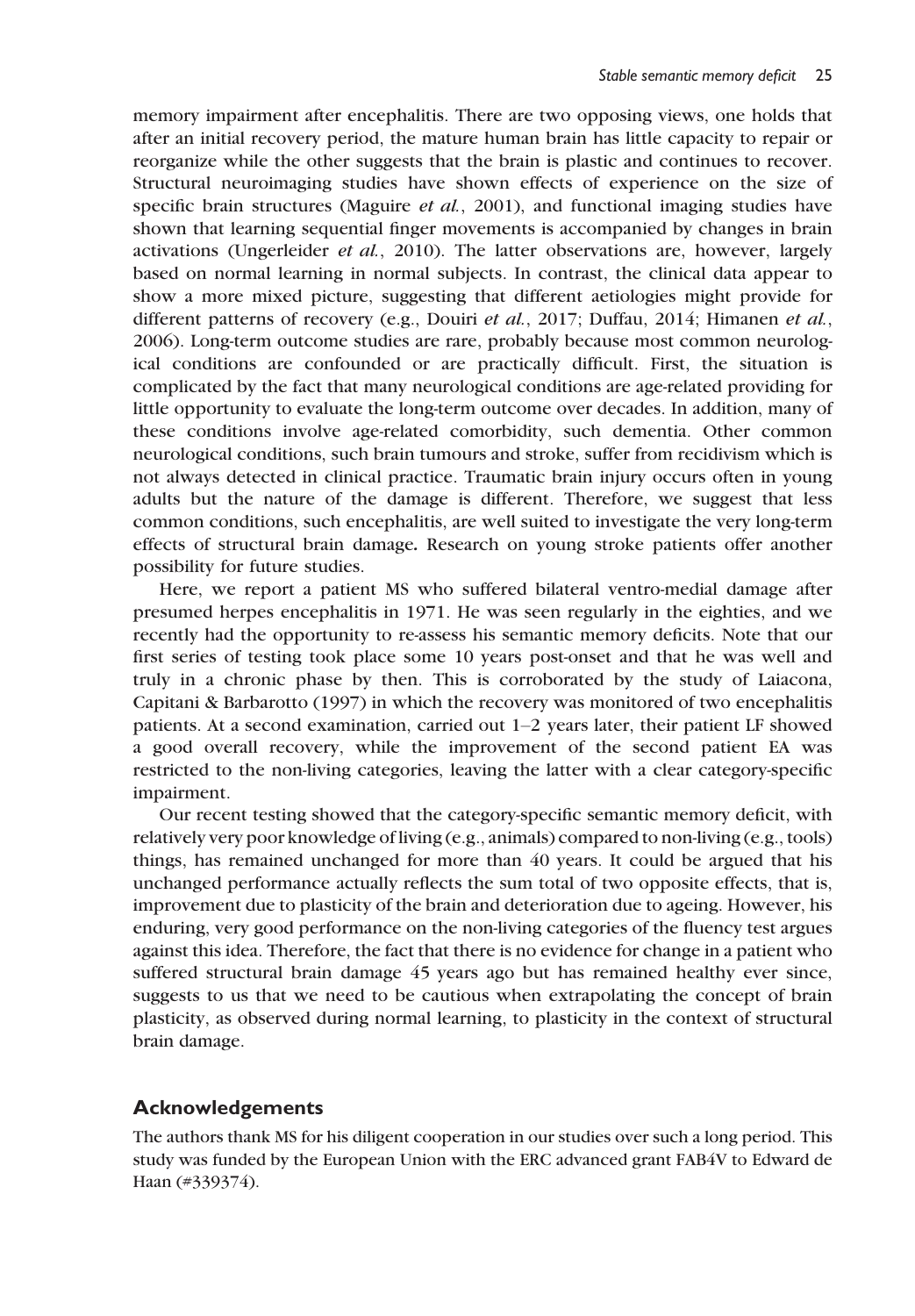## **References**

- Alexander, I., & Cowey, A. (2010). Edges, colour and awareness in blindsight. Consciousness and Cognition, 19, 520–533.<https://doi.org/10.1016/j.concog.2010.01.008>
- Brown, W. P. (1978). Belfast category norms. Belfast, UK: Department of Psychology, Queen's University of Belfast.
- Chadwick, A. C., Heywood, C. A., Smithson, H. E., & Kentridge, R. W. (2017). Translucence perception is not dependent on cortical areas critical for processing colour or texture. Neuropsychologia, Advance online publication. [https://doi.org/10.1016/j.neuropsychologia.](https://doi.org/10.1016/j.neuropsychologia.2017.11.009) [2017.11.009](https://doi.org/10.1016/j.neuropsychologia.2017.11.009)
- Chen, H., Epstein, J., & Stern, E. (2010). Neural plasticity after acquired brain injury: Evidence from functional neuroimaging. Physical Medicine and Rehabilitation, 2, S306–S312. [https://doi.](https://doi.org/10.1016/j.pmrj.2010.10.006) [org/10.1016/j.pmrj.2010.10.006](https://doi.org/10.1016/j.pmrj.2010.10.006)
- Crichton, S. L., Bray, B. D., McKevitt, C., Rudd, A. G., &Wolfe, C. D. A. (2016). Patient outcomes up to 15 years after stroke: survival, disability, quality of life, cognition and mental health. Journal of Neurology, Neurosurgery and Psychiatry, 87, 1091–1098. [https://doi.org/10.1136/jnnp-2016-](https://doi.org/10.1136/jnnp-2016-313361) [313361](https://doi.org/10.1136/jnnp-2016-313361)
- Douiri, A., Grace, J., Sarker, S.-J., Tilling, K., McKevitt, C., Wolfe, C. D. A., & Rudd, A. G. (2017). Patient-specific prediction of functional recovery after stroke. International Journal of Stroke, 12, 539–548.<https://doi.org/10.1177/1747493017706241>
- Duffau, H. (2014). The huge plastic potential of adult brain and the role of connectomics: New insights provided by serial mappings in glioma surgery. Cortex, 58, 325–337. [https://doi.org/10.](https://doi.org/10.1016/j.cortex.2013.08.005) [1016/j.cortex.2013.08.005](https://doi.org/10.1016/j.cortex.2013.08.005)
- de Guise, E., LeBlanc, J., Feyz, M., Meyer, K., Duplantie, J., Thomas, H., ... Roger, E. (2008). Longterm outcome after severe traumatic brain injury: The McGill interdisciplinary prospective study. Journal of Head Trauma Rehabilitation, 23, 294–303. [https://doi.org/10.1097/01.htr.](https://doi.org/10.1097/01.htr.0000336842.53338.f4) [0000336842.53338.f4](https://doi.org/10.1097/01.htr.0000336842.53338.f4)
- Himanen, L., Portin, R., Isoniemi, H., Helenius, H., Kurki, T., & Tenovuo, O. (2006). Longitudinal cognitive changes in traumatic brain injury. A 30-year follow-up study. Neurology, 66, 187–192. <https://doi.org/10.1089/neu.2006.23.1600>
- Hokkanen, L., & Launes, J. (1997). Cognitive recovery instead of decline after acute encephalitis: A prospective follow up study. Journal of Neurology, Neurosurgery, and Psychiatry, 63, 222–227.
- Hoofien, D., Gilboa, A., Vakil, E., & Donovick, P. J. (2001). Traumatic brain injury (TBI) 10–20 years later: A comprehensive outcome study of psychiatric symptomatology, cognitive abilities and psychosocial functioning. Brain Injury, 15, 189–209. [https://doi.org/10.1080/026990](https://doi.org/10.1080/026990501300005659) [501300005659](https://doi.org/10.1080/026990501300005659)
- Kapur, N., Barker, S., Burrows, E. H., Ellison, D., Brice, J., Illis, L. S., ... Loates, M. (1994). Herpes simplex encephalitis: Long term magnetic resonance imaging and neuropsychological profile. Journal of Neurology, Neurosurgery and Psychiatry, 57, 1334–1342.
- Kennard, C., & Swash, M. (1981). Acute viral encephalitis: Its diagnosis and outcome. Brain, 104, 129–148.
- Laiacona, M., Capitani, E., & Barbarotto, R. (1997). Semantic category dissociations: a longitudinal study of two cases. Cortex, 33, 441-461.
- Maguire, E. A., Gadian, D. G., Johnsrude, I. S., Good, C. D., Ashburner, J., Frackowiak, R. S., & Frith, C. D. (2001). Navigation-related structural change in the hippocampi of taxi drivers. Proceedings of the National Academy of Sciences of the United States of America, 97, 4398–4403. [https://doi.](https://doi.org/10.1073/pnas.070039597) [org/10.1073/pnas.070039597](https://doi.org/10.1073/pnas.070039597)
- Mansvelder, H. D., Verhoog, M. B., & Goriounova, N. A. (2018). Synaptic plasticity in human cortical circuits Cellular mechanisms of learning and memory in the human brain? Current Opinion in Neuropbiology, 54, 186–193.<https://doi.org/10.1016/j.conb.2018.06.013>
- McCarthy, R. A., Kopelman, M. D., & Warrington, E. K. (2005). Remembering and forgetting of semantic knowledge in amnesia: A 16-year follow-up investigation of RFR. Neuropsychologia, 43, 356–372.<https://doi.org/10.1016/j.neuropsychologia.2004.06.024>